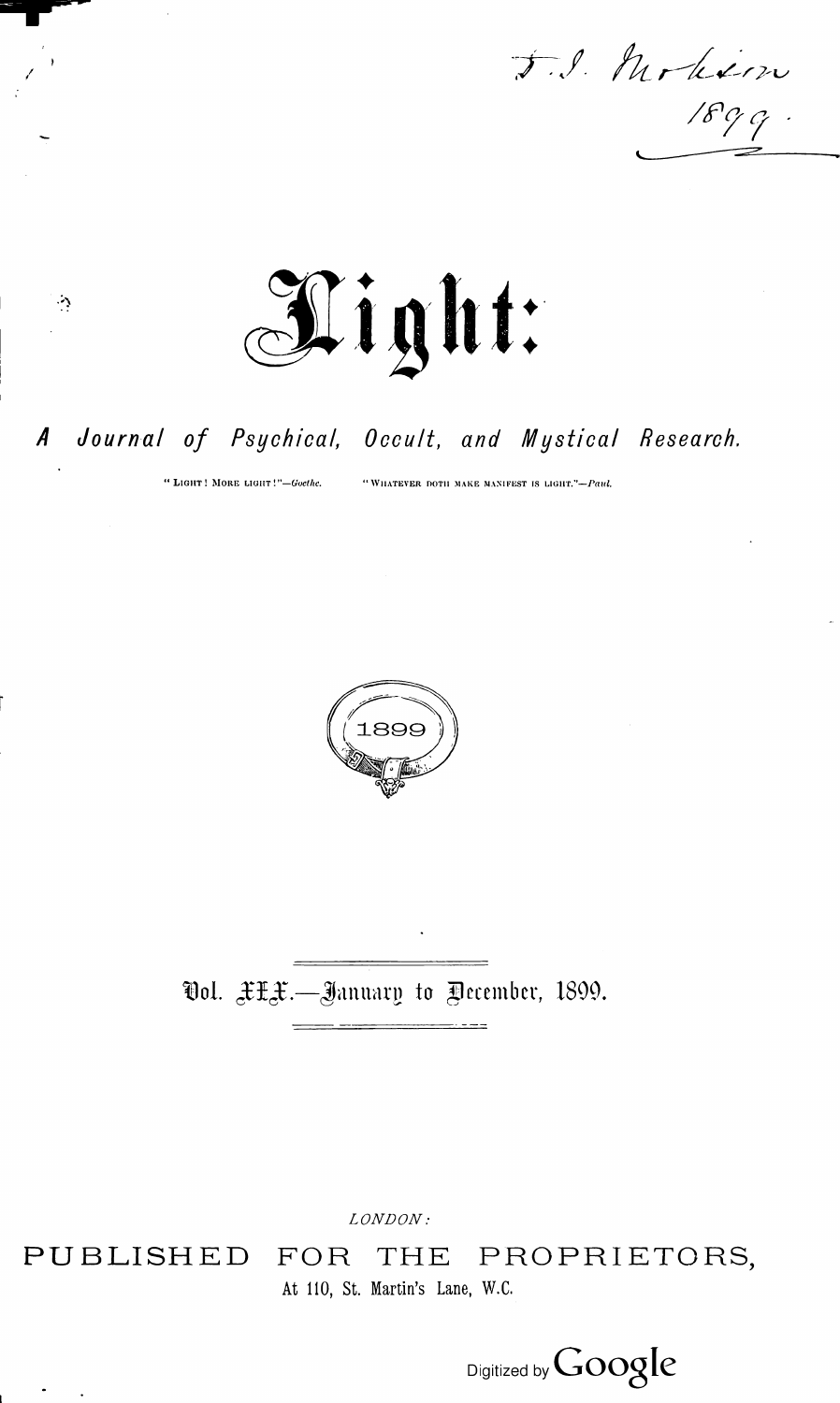

KH 706

LONDON : THE FRIARS PRINTING ASSOCIATION, LIMITED, 26A, TUDOR STREET, E.C.

I I  $\lambda$ 



 $\bullet$ 

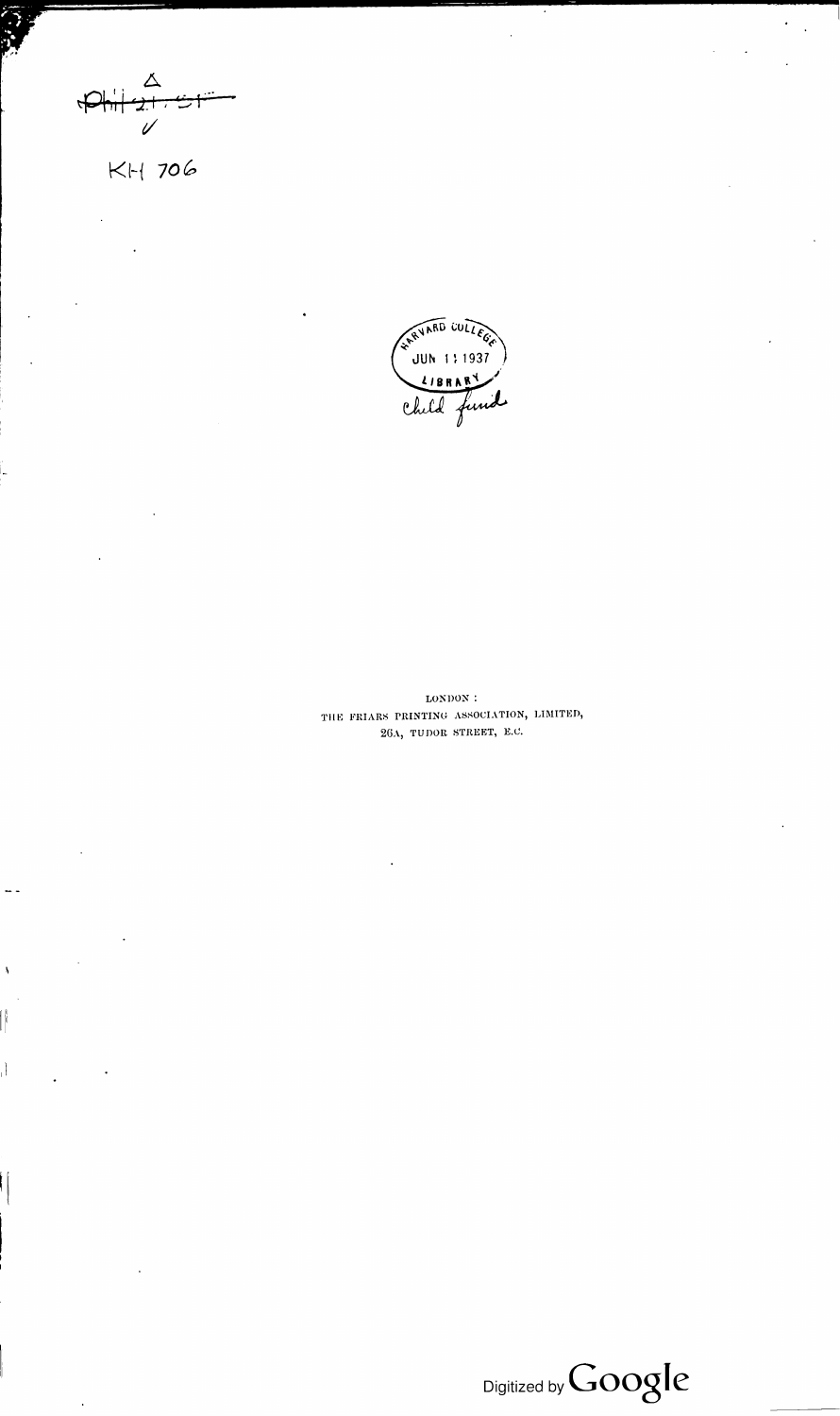### INDEX.

A erolithological. A Satirical Poem, 305<br>After Death Experience, 337, 360, 372<br>After Death States, 580, 600 erolithological. A Satirical Poem, 305

After-Death States, 580, 600

Aksakoff, Madame. Personal Experiences, 189

- America, Spiritualism in. Address by E. W. Wallis, 170, 260
- Animals and Angels, Between the, 419
- Animals. Do they Survive after Death ? 177

Answers to Questions, Through the Mediumship of J. J. Morse, 80, 196, 206, 583, 596

- Apparition Seen by a Sceptic, 250
- Astral Plane Visions, 281

Astrology, 17, 40, 83, 530

Astrology and the War, 607

- Atmosphere, Spiritual, and Internal Breathing, 401, 430, 442, 444, 447, 476, 583
- Austin, Rev. Dr. B. F. Convert to Spiritualism and Martyr, 310, 335

- Bengal, Obsession and Necromancy in, 175, 218<br>Bibbings, G. H. Appointment as Residents Bibbings, G. H. Appointment as Resident Speaker at Bootle, <sup>454</sup>
- Bibbings, G. H. Debate with A. J. Waldron, <sup>417</sup> Bibbings, G. H. Spiritualism and Witchcraft, 608
- Body, The, Leaving at Will, 499, <sup>568</sup>
- Books, Suitable for Inquirers, 24
- Bootle. Appointment of G. H. Bibbings as Resident Speaker, 454
- Boulding, J. W. Address on 'Jacob's Ladder,'422 Brain Waves, 143, 209
- British Spiritualists' Lyceum Union, 240, 525
- Buchanan, Dr. Jos. Rodes, on the New World of Science, 75
- Buchanan, Dr. Jos. Rodes, Experiences of, 272 Burrows, Herbert, on Spiritualism and Theosophy.

Automatic Writing, 238, 444

Address and Correspondence, 511, 523, 531, 542, 560, 569

Cadwallader, Mrs. Reception and Farewell, 322,<br>Catholic Theory of Substitution 104 442 Catholic Theory of Substitution, 194 Children, Psychical Faculties of, 227,240 Christian Science, 307 Church of Christ, 40 Church of the Spirit, 87 Churchmen and Spiritualists, <sup>11</sup> Clairvoyance and Psychometry. An Address by Miss Rowan Vincent, 56 Clairvoyance, On. By C.W. Leadbeater, 94, 117, 128, 180,188, 219 Clairvoyant Perception, 607 Clairvoyants. How do they See ? 466, 489, 502, 507, 521 Clark, S. C., Miss, An Interview with, 259 Coates, James, on Exposures, So-called, 166, 178 Colville, W. J., on The Truth about Mental Science, 547 Conditions at Seances, 228, 242, <sup>245</sup> Conditions of Control, 204, 401, 525 Conduct of Private Circles, 107, 131, 156 Conjuring and Spiritual Phenomena. By ' An Old Investigator, 201 Consciousness, States of, 346 Controls, Spirit, Character of, 437 Cooper, Robert. Biographical Sketch, 211 Correlation of Thought to External Things, 344 Couëdon, Mlle., Dreadful Prediction, 335 Cremation. Views of ' Imperator,' 453, 468 Crosland, Newton, A Tribute to the Memory of, 271 Crystal Vision, Experiments in, 220, 391 Curative Powers of Dr. Paul Edwards, 471, 504, 528 Curative Power of Herr Gössel, 352 Curative Power of Mr. Omerin, 108, 203 Cure by a Spirit, 14, <sup>442</sup> Cyriax, Dr. Bernhard, Remarkable Experiences of, 371

Dawbarn, Chas., Steps in Spiritual<br>Death, Do Animals Survive After? 177 awbarn, Chas., Steps in Spiritual Experience, 439, 451, 459, 491 Death, What Happens At and After? 492 Death, Which is the Happiest to Die ? 257 Desertis, V. C., on Practical Spiritualism, 535

Falsehoods of Spirits, Alleged, 71<br>Fancher, Mollie, Miss, 122<br>Fataful Friday, 23 Fancher, Mollie, Miss, 122 Fateful Friday, 33 Felixstowe, Spiritualism at, 118,143, 173 Fire-Treading at Benares, <sup>9</sup> Flammarion, Camille, and Victor Hugo, 308 Flammarion, Camille, as Champion of Animism, 472, 550 Foreign Reviews, 82, 115, 139, 153, 200, 238, 250, 285, 299, 303, 309, 332, 334, 357, 376, 413, 441, 605 Franklin, Benjamin, on Life and Death, 98 Fraudulent Mediumship, 84, 89, 107, 118, 131, 144, 286, 408 Freer, Miss, and Mrs. Piper, 55, 67, 83, 95, 112 Free-Will, 321

 $\mathrm{G}$  od, Thoughts Concerning, 518<br> $\mathrm{G}$  Gods or Men as Leaders. Gods or Men as Leaders. By J. W. Mahony, 237 Gossell, Herr, the German Healer, 352 Great Names to Psychic Messages, 69 Handel and a Recent Performance of his Oratorio.<br>Harris T. L. and Spiritualism, 310 A Curious Story, 55 Harris, T. L., and Spiritualism, 310 Haweis, Rev. H. R., Sermon on Longfellow as Seer and Spiritualist, 146 Higher Potentialities of Spirit Intercourse. By Professor Giovanni Hofimann, 28, 40, 58 Hodgson, Dr., and 'Quæstor Vitæ.' Discussion as to Evidence, 47, 139, 151, 223, 235, 367 llomolegical Association, 283 Howard, Lady Mabel, Occult Experiences of, 76 How to be Well and Happy, 295 Hugo, Victor, and Camille Flammarion, 308 Human Side of the Spirit World, 581 Hyatt, Thaddeus, Thoughts on Things, 45, 64, 93, 127, 170 Hypnotism, Studies in, 26S

Jacob's Ladder. An Address by J. W. Boulding,<br>Jesus. Life of 591 422 Jesus, Life of, 591 Jesus, Resurrection of, 11, 24, 35, 161, 176, 187, 359 Judge Kindly, 619

 $\rm K$  ingsford, Dr. Anna, the Late. – A Theosophical View, 188, 203,  $\,$  216 View, 188,203, 216

Drawing Medium in Hungary, 317, 367 Dreadful Prediction by Mlle. Couedon, 335 Dreams Fulfilled, 45, 77, 146, 262, 398 Dreams, Visions, and the Sub-conscious Self, 124, 331, 455

E dwards, Dr. Paul, Curative Powers of, 471, 501 528 Egypt's Ancient Scientific Religion, 388 Electroide, 460, 536 Electro-Dvnamisme Vital. By Dr. Durand De Gros, 31, 57\* Exodus, Date of the, 403, 427, 461 Experiences, Strange. A Medium Controlled by Another Medium, 420, 499 Exposure, Alleged, of Miss Edith Read, 360, 379,

392, 406, 428

Exposures, So-called. By James Coates, 166, 178

 $\rm M_{\tiny~Mahor}^{agic,~208}$ Mahony, J. W., on Gods or Men as Leaders, 237 Man, A Miniature Sun, 11, 36, 70 Manchester Spiritualist Alliance, Limited, 583 Maskelyne, J. N., and his Exposures, 204, 218, 227 Mastery of Fate, 201, 295 Materialisation Seances, 68 Matter and Spirit, 17, 269 Medium Controlled by Another Medium, A, 42U, 499

**T LLUSTRATIONS— <sup>1</sup>** Robert Cooper, 211 Mrs. Piper, 415 Edmund Dawson Rogers, <sup>115</sup> Immortality, 23, 180, 389 Immortality, Physical, 461, 483, 509, 524, 547, 578 Immortality. Sermon of Rev. B. Fay Mills, 297,419 Ingersoll, Col., Experiences with Dr. Slade, 456 Inspiration : Why should it Cease? 446 Italy, Psychic Science in, <sup>314</sup>

L amont, John, Experiences of, 43 Langsdorif, Dr. George, and his Son's Mediumship, 5

Leadbeater, C. W., on Clairvoyance, 94, 117, 126, 180, 188, 219

Leading Articles—

A Strange Survival, 414 A Walk in a Cemetery, <sup>234</sup> Angel's Wings, 78 Apparitions in West Africa, 390 Are We Superstitious? 222 Belief in Immortality, Based on Belief in an Idea God, 198 Blessings of a Sane Mind, 558 Christian Creed Theosophised, 174 Christian Neighbours, 30 Christians, Awake ! 606 Desperate Prejudice, 294 Discovery, and an Inference, 18 Divine Inspiration, 426 Dying of Death, 402 Egyptian Ideas of a Future Life, 582 Egyptian Magic, 594 Function of Light in Nature and Life, 150 Glorification of Force, 474 Good-Bye, Old Year, 616 Greatest Superstition in the World, 510 Have We a Gospel? 102 Hovering Around Us: Miss Goodrich Freer, <sup>258</sup> How God Creates Man, 306 Immortality and Those who do not Believe It, 498 Instructive Controversy on Mr. Beeby's Sermon, 342 Is Life ever Wasted ? 486 Is Man God's Failure? 210 Love, Human and Divine, 462 Mediumsand Deception, 330 .Mediums, Authorisation of, 66 Message of Advent, 570 Motherhood of God, 318 New Psychology, 90 Pathos of Science, 126 Perils of Wealth, 186 Professor Richet an Ideal Seeker after Truth, 378 Progress After Death, 54 Rational Purgatory, 546 Reincarnation or Association, 246 Responsive Love, 534 Resurrection as Promotion into the Unseen, 150 Salvation After Death, 42 Second Sight, 270 Spiritual Conceptions of God, 522 Spiritual Significance of Work, 6 Spiritualists' Centre, 162 Stale Stories and Fresh Admissions, 114 Strange Survival, A, 414 Thirty Years Ago, 438 Truest Thing in the World, 366 Undignified Spirits, 354 Walk in a Cemetery, A, 234 Web of Mystery, 282 Wellspring of All Religions, 138 Levitation, Cases of, 309, 358 Life's Bitter-Sweet, 322 Address by Mr. J. W. Boulding, 151 Address by Mr. G. H. Bibbings, 608 Address by Mr. Herbert Burrows, 511 .Address by Mr. W. J. Colville, 547 Address by Mr. Thomas Heywood, 81 Address by Mr. John Lamont, 43 Address by Mr. William Lynd, 115, 487 Address by Mr. J. J. Morse, 123,196, 206, <sup>583</sup> Address by Mrs. Bessie Russell-Davies, 242 Address by Mrs. J. Stannard, 554, 571 Address by Miss Rowan Vincent, 56 Address by Mr. E. W. Wallis, 170 Annual Report, 136 Conversaziones, 115, 487 LONDON SPIRITUALIST ALLIANCE, INTERNATIONAL CONGRESS OF 1898-Address by Dr. Foveau de Coumielles, 82 Address by Professor Giovanni Hoffmann, 28, 40, 58 Address by M. Caspar C. Lomise, 88, 99

- Longfellow as Seer and Spiritualist. Sermon by Rev. II. R. Haweis, 146
- Lynd, W., Address on Telepathy and Wireless Telegraphy, 115
- Lynd. W., Address on ' X ' Rays, 487